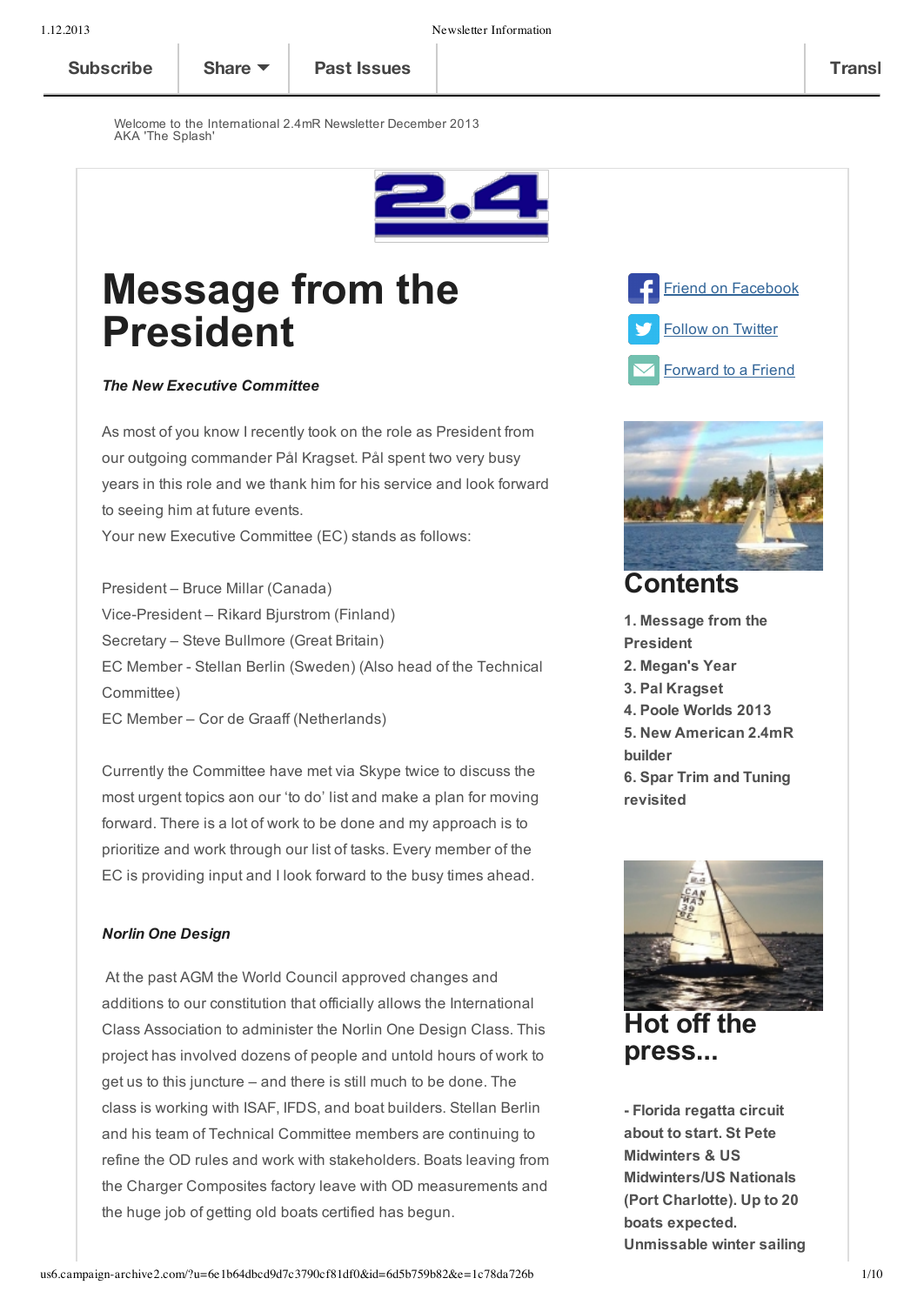#### 1.12.2013 Newsletter Information

#### *Poole World Championships 2013*

The Poole Worlds have come and gone and congratulation to Stellan Berlin who has another Championship win under his belt. As with most Worlds this event came with some unique factors. At one time the organizers were worried about the space of the sailing area and considered spitting the fleet. They revaluated this and in the end we all sailed together. We had 80 boats all lined up and this proved to be the best choice.

My only complaint with the race committee was the sharpness of their vision as I was black flagged in one of the races! Along with 23 others I had to sail on the sidelines and watch the racing.

The races were well run and everyone I spoke with thought Poole Yacht Club handled their first ever world championship event extremely well. Thanks once again go out to Event Director John Yonwin and IRO Peter Saxton and the hundreds of others behind the scenes for making this an outstanding event.

#### *2014 World Championships – Toronto Canada*

The National Yacht Club in Toronto's downtown area is looking forward to hosting the 2014 2.4mR World Championship. The regatta will take place on the following dates:

**Event Date:** September 26, 2014 to October 3, 2014

Event Open: September 26 Measurement and Registration: September 27, 28, 29 Racing: September 30, October 1, 2, 3

For the first time, the Worlds is coming to Canada! National YC has a local fleet of approximately fifteen 2.4mR boats and is located on the shores of Lake Ontario, which is the world's 14<sup>th</sup> largest fresh water lake. Fall often offers some of the best sailing in Toronto with stronger winds with the temperature of Lake Ontario in the high teens. The city of 6 million people offers something for everyone. As a member of National Yacht Club I invite all sailors to come and enjoy racing in Toronto.

*Bruce Millar International 2.4mR Class President* **for all!**

 **From Charger Sailing Facebook page: 'Because of overwhelming sales we have decided to invest in a second mould set for our Norlin MkII 2.4mR. the new mould set is now put into use and our production capacity is up to two boats per week and can be increased even more if necessary. Its really nice to see the growth that is going on in the class at the moment and we are very proud to be part of the greatest sailing class on the planet.'**

 **More international articles required! We'd really like news, photos, regatta reports, sailor reports from around the World. The class is thriving and you are all part of that.**

 **Apologies for any mistakes in this newsletter, I am putting it together rapidly before I set off for Florida to race... feedback is always welcome.**

 **Thanks to all contributors & to Mark Bryant for nursing me through this process.**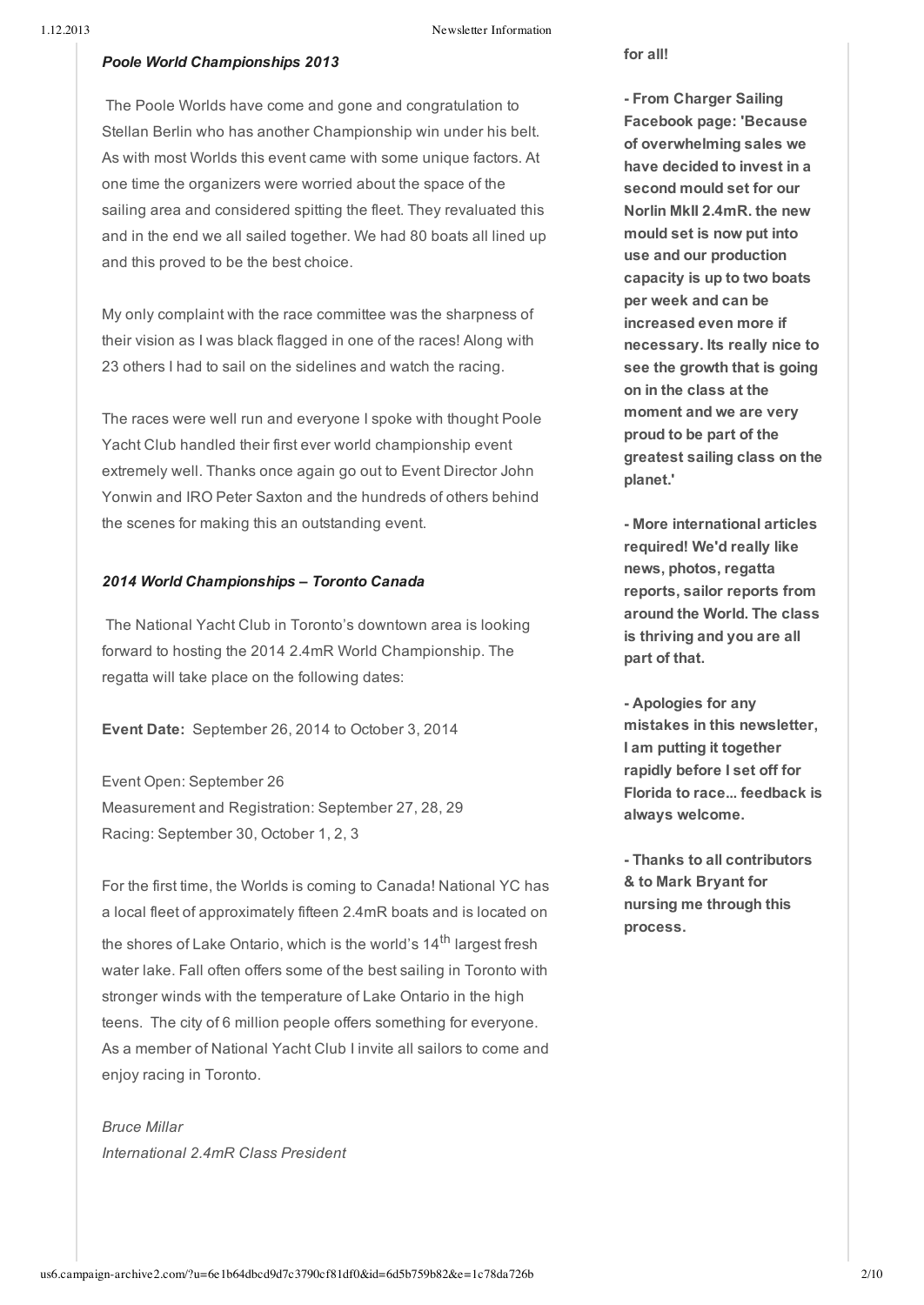

*By Megan Pascoe*

The year after the Games is always a quiet one but with the excitement of World Cup events and the invention of the new EUROSAF (European Sailing Cup) competitions the year was still full on. It started as always in Miami with the Olympic Classes Regatta (OCR). This was mostly a Canadian and USA affair, with myself and Bjornar Erikstad (NOR) making up the European contingent. At the top of the fleet we had an exciting four-boat challenge for the medals between Bjornar, Allan Leibel, Bruce Millar and myself. With only 6 points between the top 4 after 9 great races, the medals were decided on the last race. Our new class president was leading until the 10<sup>th</sup> race when some gear problems opened the door for me to take the podium with Allan 2<sup>nd</sup> and Bruce 3<sup>rd</sup>. I have to say we are all going to have to watch ourselves when we go to Toronto and race these Canadians on their home pond!

The European circuit started at the Princess Sofia regatta in Palma over Easter, where we saw the introduction of zero points for a bullet. This year we moved across the bay to join the other classes at S'Arenal, which

1.12.2013 Newsletter Information



AGM 2013 is history. A couple of months have passed by since the end of my ICA presidency which has provided the necessary distance to evaluate. Being in the whirl there is always a risk to give too much weight to things that carry low importance in the long run.

The missions given by two AGMs were accomplished. The 2013 AGM adopted a new Constitution for the ICA, this time in a shape that ISAF will approve. The 2.4 Norlin One Design Class was adopted as a group of specially certified boats within the 2.4mR class, with special management regulations. A first version of the 2.4 Norlin One Design Class Rule was decided, with associated documents, even if there are different opinions about which amendments that may be required in the future.

All decisions about the OD class would be thin air without the rights to manage the Norlin Mk3 design. Six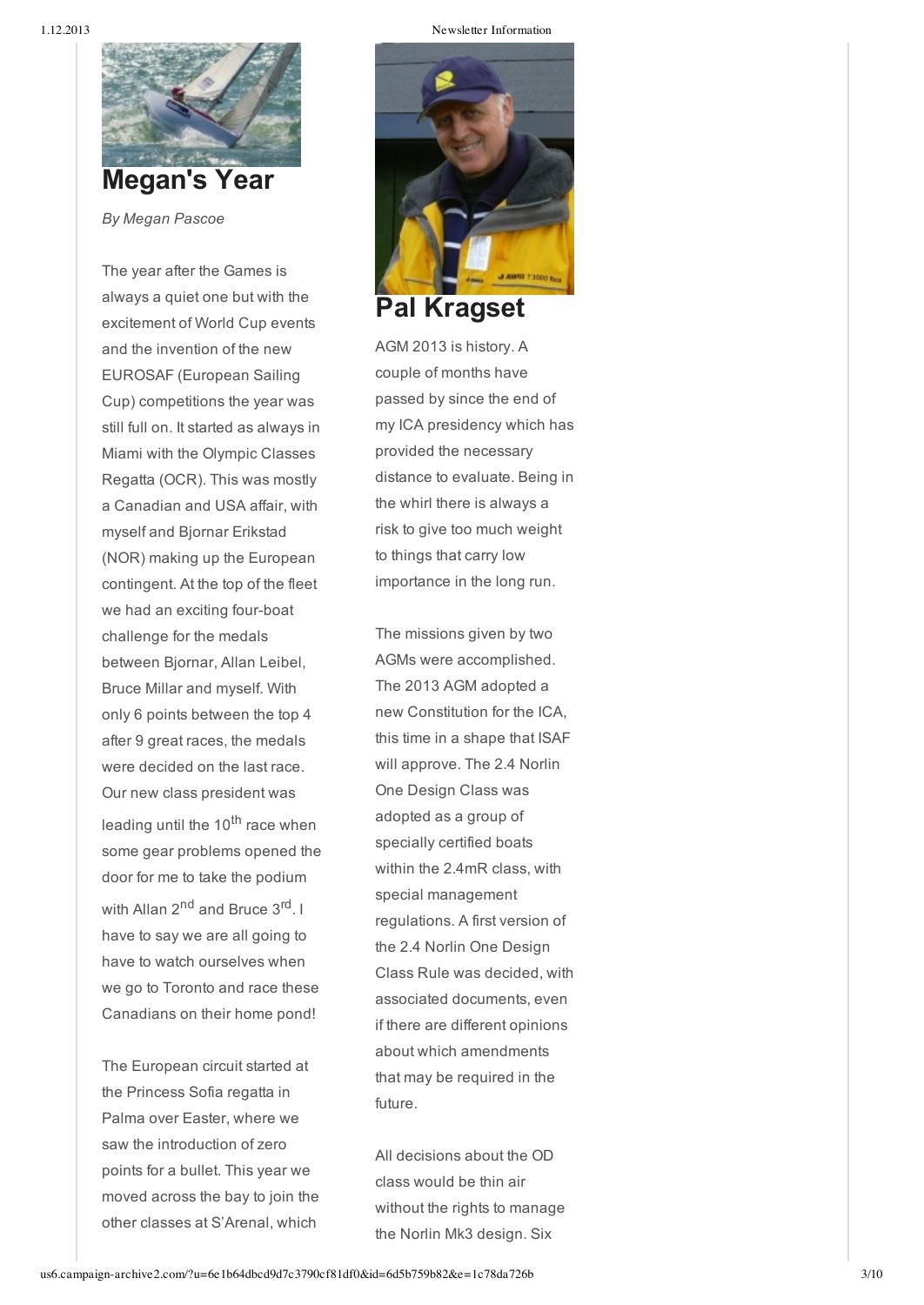1.12.2013 Newsletter Information

meant big waves and the loss of a day's sailing. The week also saw some late days on the water while we waited for the 470 fleet to finish with their general recalls! The racing – when we finally got around to it – was good, with lots of countries competing. Barend Kol (NED) was back along with Lasse Kloetzing (GER) and new to the class Sven Reiger from Austria. The Sonar gold medallists from the Netherlands joined in the fun as did the Turkish. It was Bjornar that showed some extreme pace collecting only 7 points from the event. Semaine Olympique Française at Hyères was the next port of call and many London 2012 Paralympians returned to the circuit. Heiko Kroeger (GER) couldn't be stopped which left competition for the silver and bronze medals. Damien Seguin (FRA) gained a few bullets but was less consistent overall, which meant the regatta became a battle of the Brits between myself and Helena Lucas. Even though we both had a DSQ Helena just managed to come out with the second. Hyères and Palma are the only two events on the circuit that are not open to able bodied sailors but with more and more countries taking up the Paralympic challenge the events were well attended this year.

EUROSAF commenced in Medemblik, Holland in May with another great turnout. We saw countries that hadn't yet raced during the year including the Malaysians, Italians and the

days before the AGM the Norlin Yacht Designs accepted to enter a written agreement with the ICA about that issue. That document completed the missions which had been imposed on the EC, and on me as the president, by the 2011 and 2012 AGM.

The situation after AGM 2013 is exactly the same as ISAF advised in the November 2010 meeting. The three years did not alter what had to be done, but were necessary to settle different opinions. That's as it should be in democracy. Results are of importance, not the curvy roads and steep paths needed to reach them. I declined to be re-nominated for a new term, a new president was elected and the crew was partly renewed. I wish them all good luck.

I hereby want to thank all those persons who supported me during my two years as president for the prominent International 2.4 Metre Class.

*Best regards Paul Kragset, former president*



**2.4mR Open**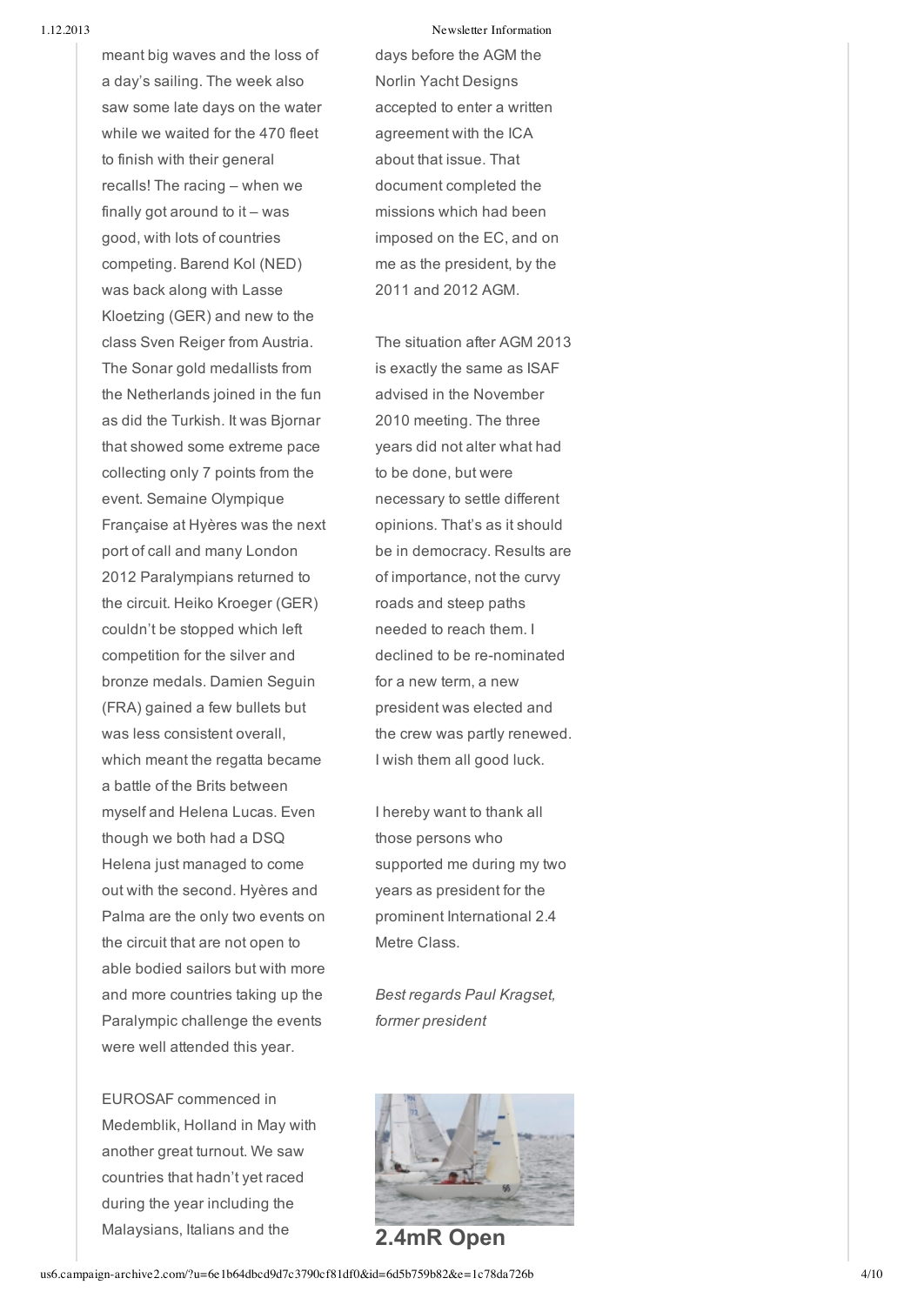Belgians. We also had a fantastic able bodied turnout with nearly half the boats being able bodied. We lost one day due to severe wind and the other days were excitingly shifty – perhaps 20 degree shifts in the rain caused a bit too much excitement! Sven had his best result of the year, settling into the boat well. Barend had a couple of race wins which put him safely in third position. This once again left a British battle for top honours, which came down to the last race where I just managed to get in front of Helena. Only a week later we were back in Portland harbour. Although only 3 countries attended the fleet was still strong. Kevin Cantin (FRA) was in bronze medal position for a lot of the event until he was overtaken by Barend, giving the Dutchman 4 bronze medals in 2013. Again it was a British match race at the front and with a windy penultimate day I managed a couple of bullets to take the lead over Helena. The last day was too windy so that is how the points stood. I wasn't in Kiel for Kieler Woche but looking at the results Heiko was, again, unstoppable and racing looked quite close between Barend, Lasse and Per Arbholm (SWE) for the final medals. With 6 countries taking part including the Swedish and the Polish this European event is the most accessible to sailors further east and north.

It's great to see so many countries involved in our class

1.12.2013 Newsletter Information

# **World Championships** Poole Yacht Club, England,  $10 - 13$ September 2013 *By Jackie Gay*

Poole was my first Open World Championships and I arrived bright eyed and bushy tailed straight from the IFDS Worlds in Kinsale (where I had sailed the Skud). I was very excited and somewhat intimidated to be sailing in such a large fleet-75 boats – in what looked like quite a small and crowded sailing area. As Ian Barker (coach to Helena Lucas, 2.4mR Gold Medallist in the 2012 Paralympics) said, 'I've sailed these boats before a fair bit but never in a start with so many other boats, and the amount of chop they kick up when it's windy is unbelievable. It's like being on a bucking bronco!' So, a week of (wet) bucking broncos began…

On the first day defending champion, Sweden's Peter Andersson, got off to a perfect start by topping the leaderboard at the end of day one, closely followed by fellow countryman, six-time World Champion Stellan Berlin, with Britain's Paralympic champion, Helena Lucas, in third. Sydney 2000 49er silver medalist and dark horse in this fleet, Ian Barker,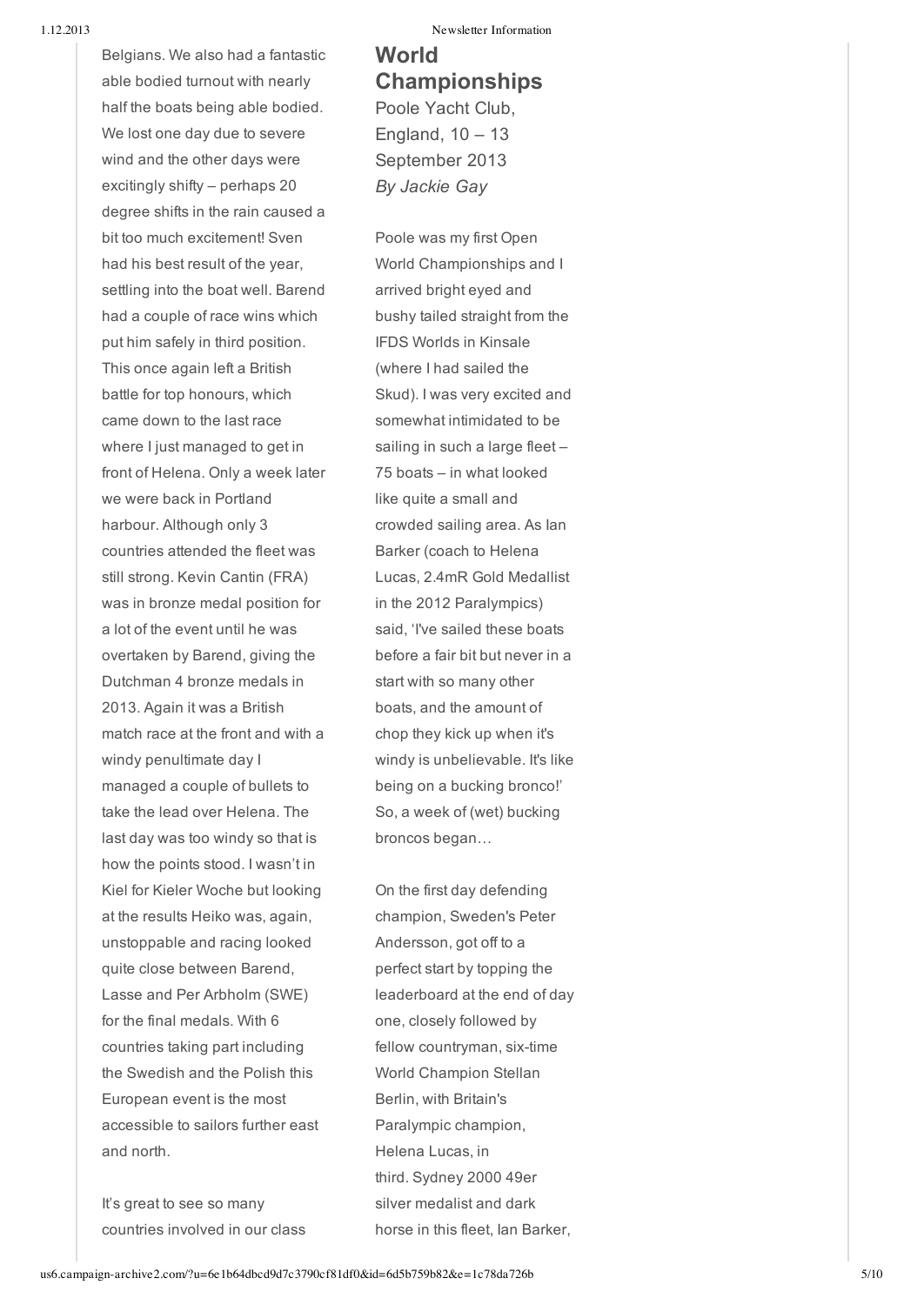and with so many events open to everyone 2014 could be the most accessible and exciting yet. Best of all it all happens before everyone ships to Halifax and Toronto. See you on the water! *(Photo courtesy of Miami OCR/US Sailing)*



**New American 2.4mR Builder**

A new North American builder is up and running. Tony Pocklington has purchased the P Star 2.4 moulds and is producing a high quality boat under the name Edge Sailing, inc. One of the new boats will be sailed in the forthcoming December Florida circuit and at Miami OCR. The boats measure as a 2.4 mR and to the new One Design rule, and an application has been made for Norlin MK III OD builder status.

Tony has been in the boat business for many years building boats such as the Brewer 44 and Captiva 24. In addition to owning Charlotte Harbor Boat Storage, Tony previously owned Ft. Myers Yacht.

#### 1.12.2013 Newsletter Information

picked up two seconds and was only denied a place in the early medal spots with a race two OCS. After racing, he admitted that he now knows exactly what his charge is talking about when it comes to getting your start line bearings in a boat that is so close to the water! (Other coaches please take note…)

The day was shifty and tricky, with tides, chop and pressure differences across the course, making for challenging, tight, exciting racing for everyone. On day two London 2012 champion, Helena Lucas, got the home flags flying as she moved to the top of the leaderboard, picking up her second race win, following a thrilling tactical battle with British Sailing Team teammate, Megan Pascoe. GBR and SWE dominated the top of the table with Stellan Berlin in second, Ian Barker, in third, Peter Andersson fourth and Pascoe in fifth.

#### Canada's two-time

Paralympian, Bruce Millar, current President of the International 2.4mR class achieved a race win and expressed his pleasure at the high level of racing - despite this making it more difficult to break into the top ten! 'Sailing with the able-bodied sailors makes us all faster,' he said, 'and the whole level

He became very interested in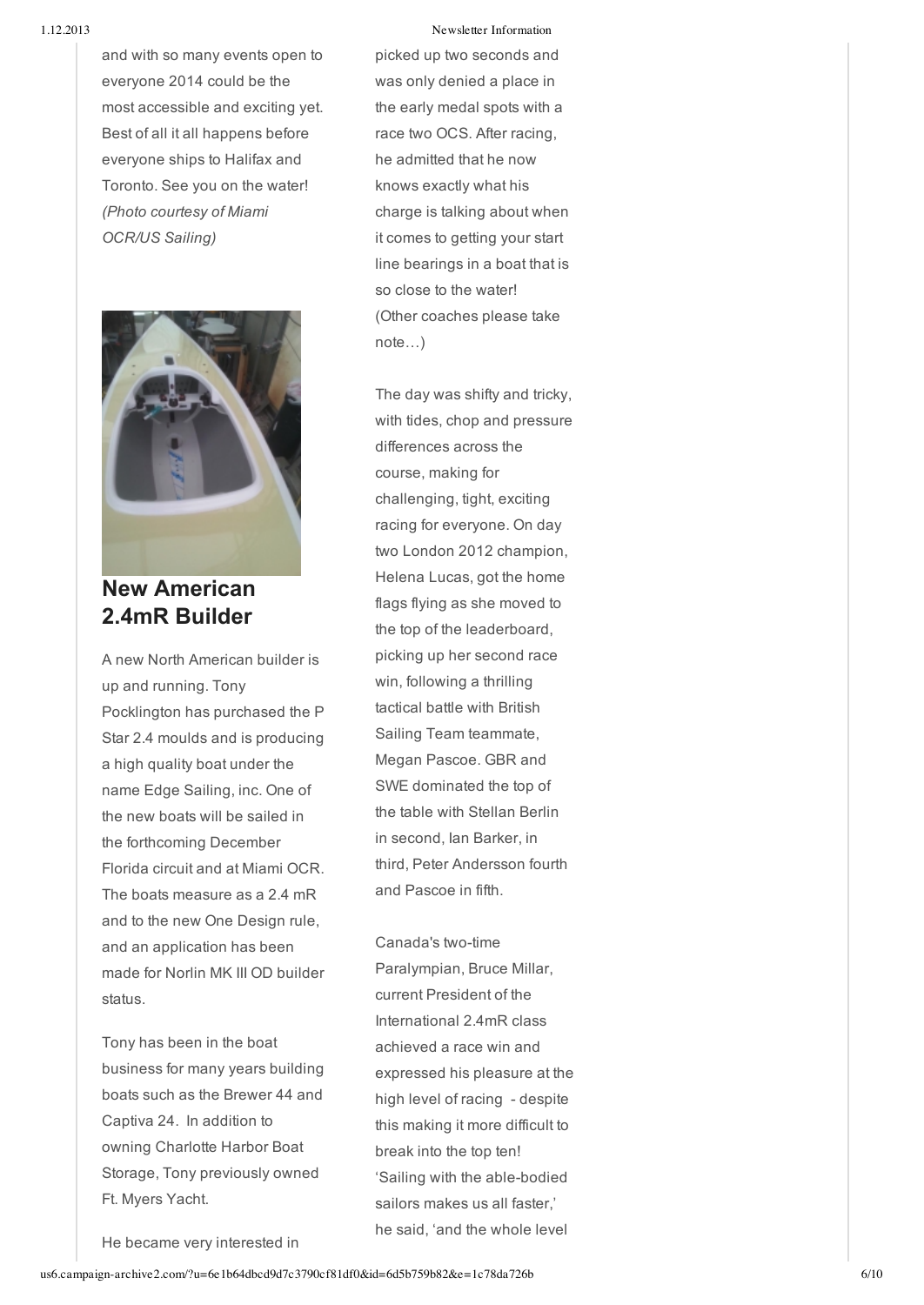Newsletter Information

2.4s during the 2009 2.4 Open Worlds in Ft. Myers, and was a valuable volunteer for that event. When the mould became available from P Star, the deal was made.

A time schedule was set and the new boat is beautiful. Tony has hired Mark Bryant for Sales and Customer Service to liaise with the fleet regarding construction, delivery dates and consumer parts.

## **Contact**

info@markbryantsailing.com for more details & watch out for these beauties on the water.



# **Spar Trim and Tuning Revisited** *by Mark Bryant* USA 29

This article has been written to make you think about how to approach tuning a spar (your mast). With that said you will be offered different ideas on this complex subject, and hopefully find ways to work towards a solution to being "off the pace"

es.' The key to the day was getting a handle on the shifts – which were again quite large – and picking up the odd half a boat length. The tactical elements made for hard racing and a lot of tryin g to work out what was going on, and down in the middle of the pack where I was you could easily lose ten places in a leeward mark rounding. Not to mention the traffic at the windward mark – it wasn't just me that had to gybe out (twice!) before finding a gap…

On the third day Helena had a slender four-point advantage over Stellan Berlin. She got good starts and with excellent speed was able to keep it simple. But it was a long day on the water with a two-hour postponement on the water and an exercise in staying focused for us all. After struggling with my starts and the dog-fight that is the middle of the pack, on the last day I was patient enough to hold back and watch for spaces to develop on the line and had my best day of the regatta, scoring a 14th and 15th. In such a big fleet the variations in boat speed (for most of us – the top ten probably had an edge) were not the issue, most of the sailors can go fast if they're in breeze and clear air, so starts and tactics were crucial. You don't get that kind of practice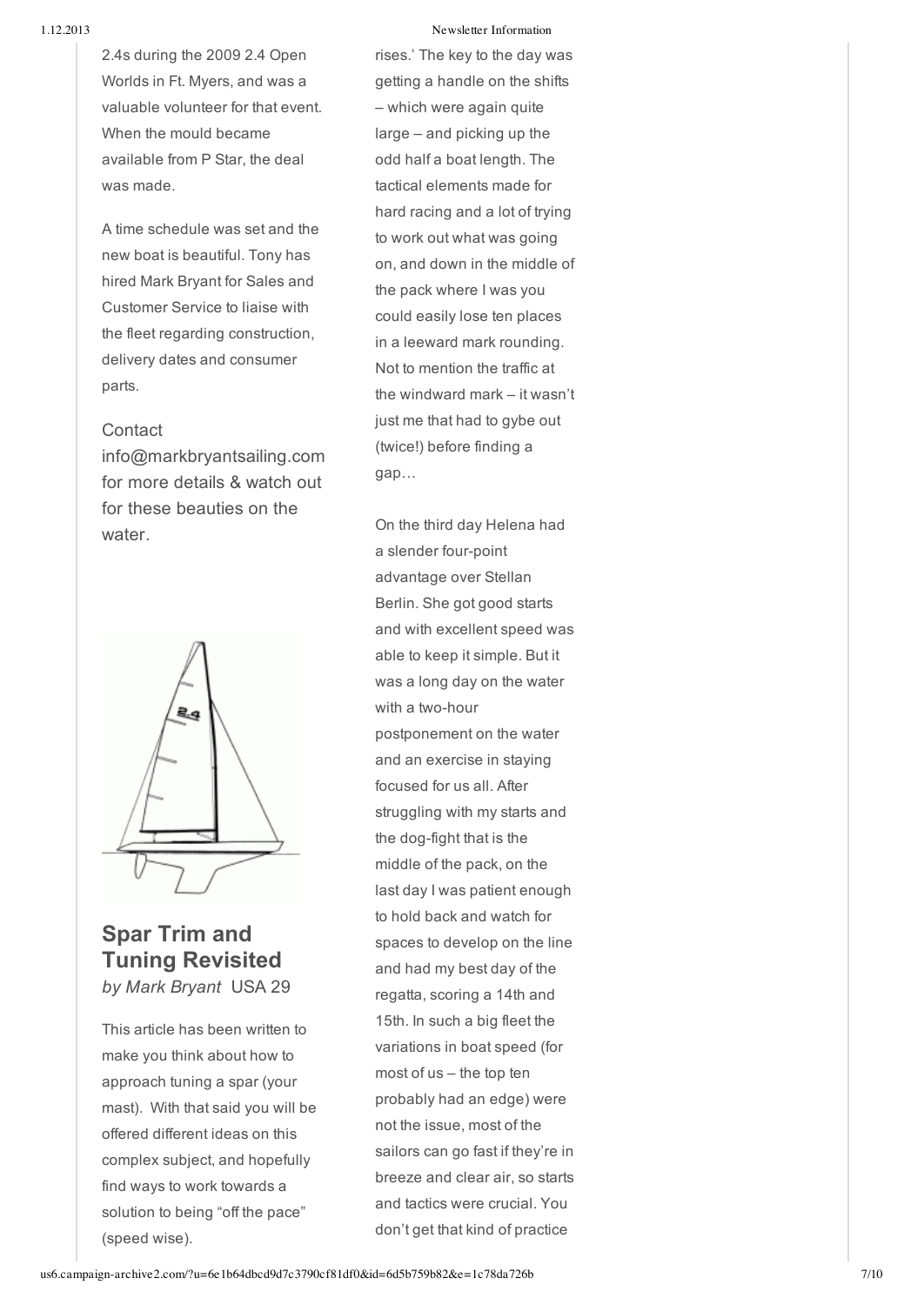#### *Forestay, adjustable or fixed?*

An adjustable forestay allows for different settings, primarily include rake and headstay s a g (jib). Also for downwind, an adjustable forestay allows you to set your jib luff fuller or flatter. These adjustments can be very small, in response to wind strength or wave direction. It's not uncommon to adjust the forestay for wave conditions, for example at the 2007 IFDS Worlds in Rochester, the wind was 60 degrees to the left of an all night swell. Port tack was a very smooth (although going up and down with 5 foot waves). I was able to loosen the forestay and flatten out mainsail until it nearly turned inside out (greater projected area) as I didn't need power. On starboard tack the fleet was slamming directly into 5 foot rollers. I was able to pull on my forestay much tighter, in effect straightening the mast, giving more power to the mainsail and easing the jib. It worked. This same process can be used in extremely light air or heavy wind.

My adjustable forestay was at that time 10:1, since been reduced to 5:1.

#### *Fixed Forestay:*

A fixed forestay has some advantages too. Firstly, recognition of sail plan is much easier and more consistent. Everything shows up the same way everyday. There is still plenty to consider with this set up. My first 2.4 in 2004 was set

#### Newsletter Information

anywhere else so I was absolutely delighted with the way the week had panned out for me.

But the real joy went to Sweden's Stellan Berlin, winning his record-breaking 7th Worlds' gold, overcoming the odds to clinch victory in the very last race of the regatta.

Berlin went into the last race nine points behind overall leader, Helena Lucas, so h e had to beat the Brit by at least eight boats, or finish no lower than 5th if Lucas was more than eight boats behind him. With Berlin finishing second to Lucas' 21st, he wrapped up victory with Lucas settling for silver, and Megan Pascoe taking a hardfought bronze, capitalising on 23 Black Flag Disqualifications (BFDs) in the opening race of the day. Berlin went into the race to defend his silver medal position. 'I figured the chances of gold were so small that the primary goal was to try to keep the silve r,' he said. 'But it turned around that there were possibilities that changed the game a little bit.'

'It's been a hard struggle all the way, and very tight at the top so I'm very happy.' Berlin has won more 2.4mR World titles than anyone else, and has incredibly finished with a medal at 13 of the last 14 World Championships.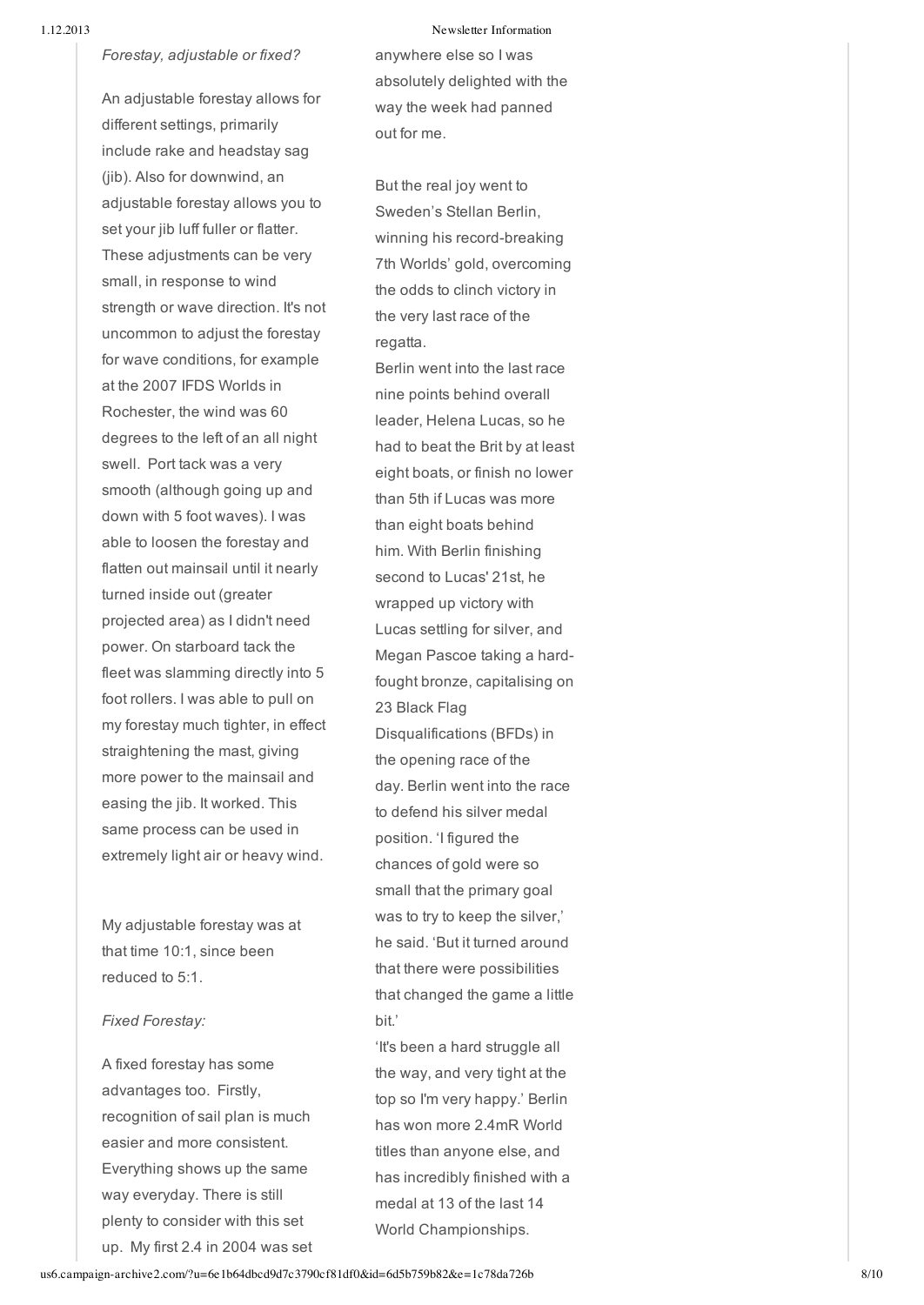up this way and fast, most the time with any wind. But I suffered in light air and a little in heavy winds. The fixed length forestay works very well but as your sailing and knowledge of the boat increases you may want to consider an adjustable.

# *Spreader Sweep, and side stay tension:*

The thinking behind spreader sweep and upper stay tension is a big issue. Factors involved are: Does your mainsail fit the spar? Can your boat handle very high tension (20+) on a loos gauge? I set spreaders at 11 1/4" (from side of spar) with a 23 ¼ spread for all winds up to 14 kts, depending on sea state. For more wind I'll open the width a little. time with any wind. But I suffered<br>
in light air and a little in heavy<br>
works. The fixed length forestay<br>
works very well but as your<br>
sailing and knowledge of the<br>
boat increases you may want to<br>
the boat increases you ma

Why change spreader sweep? Some sails are designed for different spars and set ups and sea state is always an issue. I adjust the spreader sweep when I need power (mainsail). This allows for more or less backstay tension to control upper mainsail leach. Just a thought.

Stay tension is usually between 16 and 20 on a loos gauge. I have a single line control for stay adjustments so it's pretty easy to adjust to wind and sea.

I asked for feedback from some knowledgeable sailors on these issues, and Heiko Kroger responded (*Ed thanks Heiko!)*:

Heiko: 'I don't change my

h many new faces emerging in the fleet this year, and competition in and around the top 10 fiercer than ever, the event bodes well for the future of the 2.4mR class. Everyone agreed that the Race Committee was world class and ran a pretty-much flawless event; whilst the hospitality of Poole Yacht club – and it's flock of wonderful volunteers – will be remembered for many years to come. The local sailors got involved too, borrowing boats and racing with the fleet and even giving me a place to sleep on one o f their yacht, along with cups of tea in bed every morning. I shall certainly remember th e smiles, friendliness, willingness to help and 'cando' attitude for a long time to come. Along with the bucking bronco sailing. As one of the Finn's said to me as we c r o s s e d t h e finis h lin e together after a tight downwind battle (he beat me by a few inches): 'Fun!'. Yes; soaking wet, exhilarated, inch-by-inch tight tactical racing where one mistake can catapult you high or low – that's fun; that's 2.4mR racing.

Next year's World Championships will be hosted by The National Yach t Club, Toronto. We are really looking forward to welcomin g next year's Worlds to